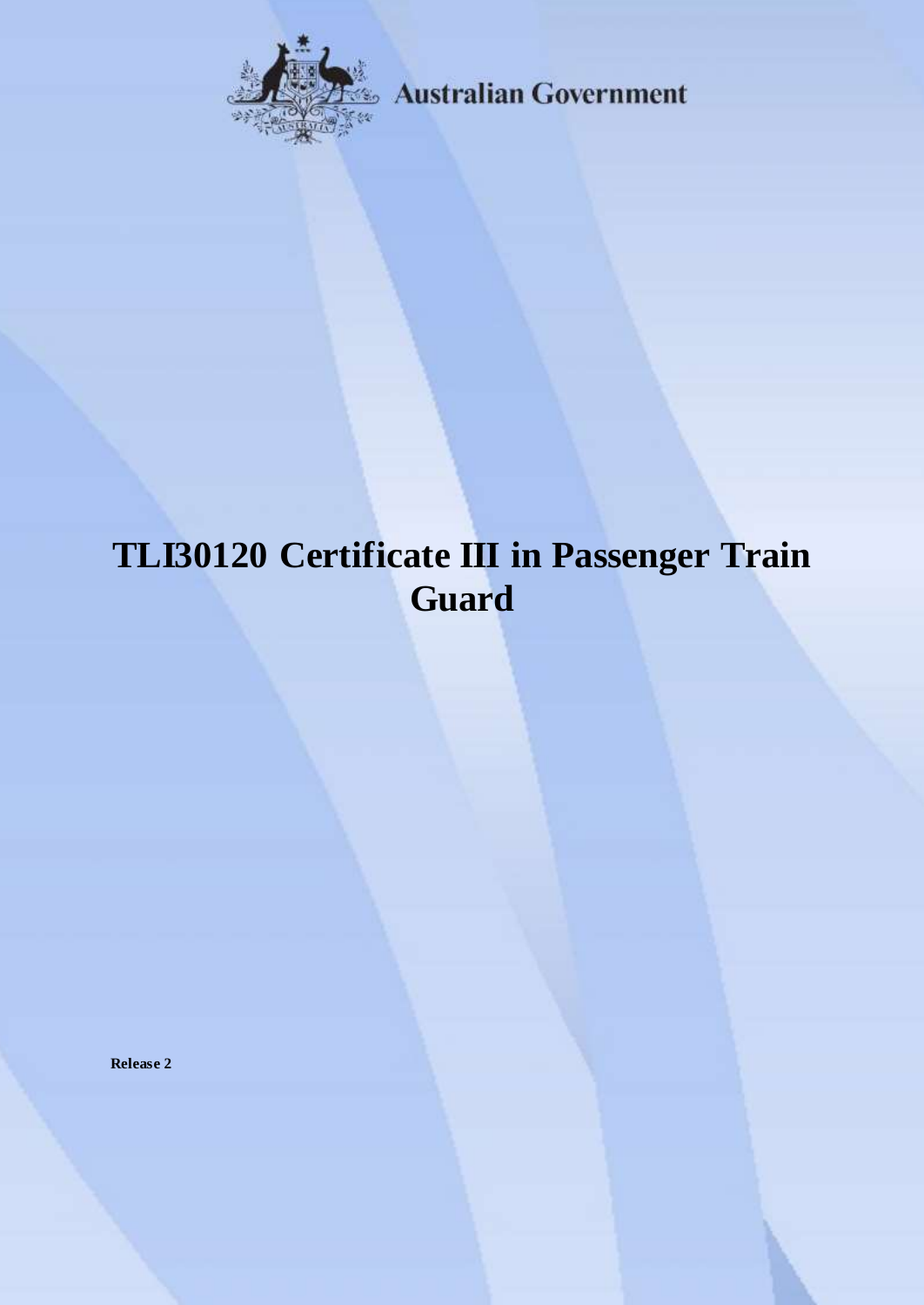### **TLI30120 Certificate III in Passenger Train Guard**

#### **Modification History**

**Release** 2. This is the second release of this qualification in the TLI Transport and Logistics Training Package. The following unit has been updated in the general elective units:

TLIB0012 Maintain and use hand tools.

**Release 1**. This is the first release of this qualification in the TLI Transport and Logistics Training Package.

### **Qualification Description**

This is a general qualification for a person engaged in the duties of a passenger train guard within a rail network system.

It involves a broad range of skilled applications applied in a wide variety of contexts, which may involve application of some discretion and judgement in selecting equipment, services or contingency measures. It may also include responsibility for coordinating the work of others.

#### **Job roles:**

Possible job titles relevant to this qualification include:

- passenger train guard
- conductor
- train conductor.

No licensing, legislative or certification requirements apply to this qualification at the time of publication.

## **Entry Requirements**

There are no entry requirements for this qualification.

#### **Packaging Rules**

A total of 20 units of competency comprising:

**10** core units listed below, plus

**10** elective units from general elective units listed below.

Up to 2 of the general elective units may be selected from any relevant nationally endorsed Training Package. The general elective units must contribute to the vocational outcomes of the qualification.

Where imported units are selected, care must be taken to ensure that all prerequisite units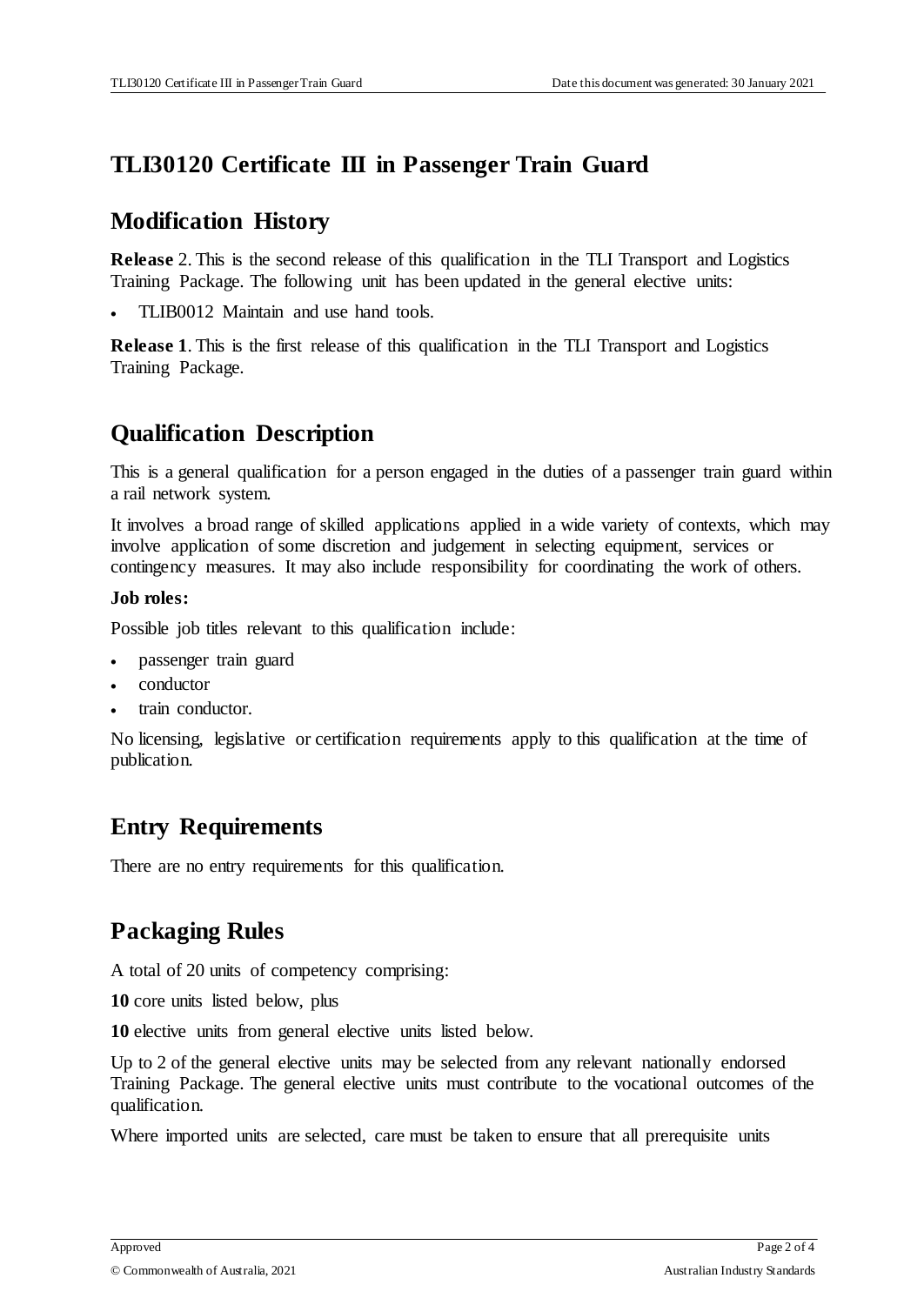specified are complied with.

#### **Core units**

| <b>TLIB0008</b>               | Prepare passenger train as part of guard duties                                   |
|-------------------------------|-----------------------------------------------------------------------------------|
| TLIC0009                      | Perform guard duties as part of passenger train operations                        |
| <b>TLIE0002</b>               | Process workplace documentation                                                   |
| <b>TLIE3021</b>               | Work and communicate effectively with others                                      |
| <b>TLIF0008</b>               | Apply safety critical communications in the rail environment                      |
| <b>TLIF0018</b>               | Respond to abnormal situations and emergencies when operating as a train<br>guard |
| <b>TLIF1001</b>               | Follow work health and safety procedures                                          |
| <b>TLIF2010</b>               | Apply fatigue management strategies                                               |
| <b>TLIF3058</b>               | Apply safeworking rules and regulations to rail functions                         |
| <b>TLII0004</b>               | Provide assistance to customers                                                   |
| <b>General elective units</b> |                                                                                   |
| BSBPEF301                     | Organise personal work priorities                                                 |
| HLTAID009                     | Provide cardiopulmonary resuscitation                                             |
| HLTAID011                     | Provide First Aid                                                                 |
| SITXCOM005                    | Manage conflict                                                                   |
| <b>TLIB0007</b>               | Respond and rectify rail traffic autonomous operations                            |
| <b>TLIB0012</b>               | Maintain and use hand tools                                                       |
| <b>TLIB2104</b>               | Identify, diagnose and rectify faults on electric passenger trains                |
| <b>TLIB2111</b>               | Assist with testing train braking system on electric passenger train              |
| <b>TLIB3019</b>               | Test train braking system                                                         |
| <b>TLIB3113</b>               | Diagnose and rectify minor faults on motive power units and rolling stock         |
| <b>TLIC0005</b>               | Close down rail traffic from autonomous operations                                |
|                               |                                                                                   |

TLIC0006 Set up rail traffic for autonomous operation